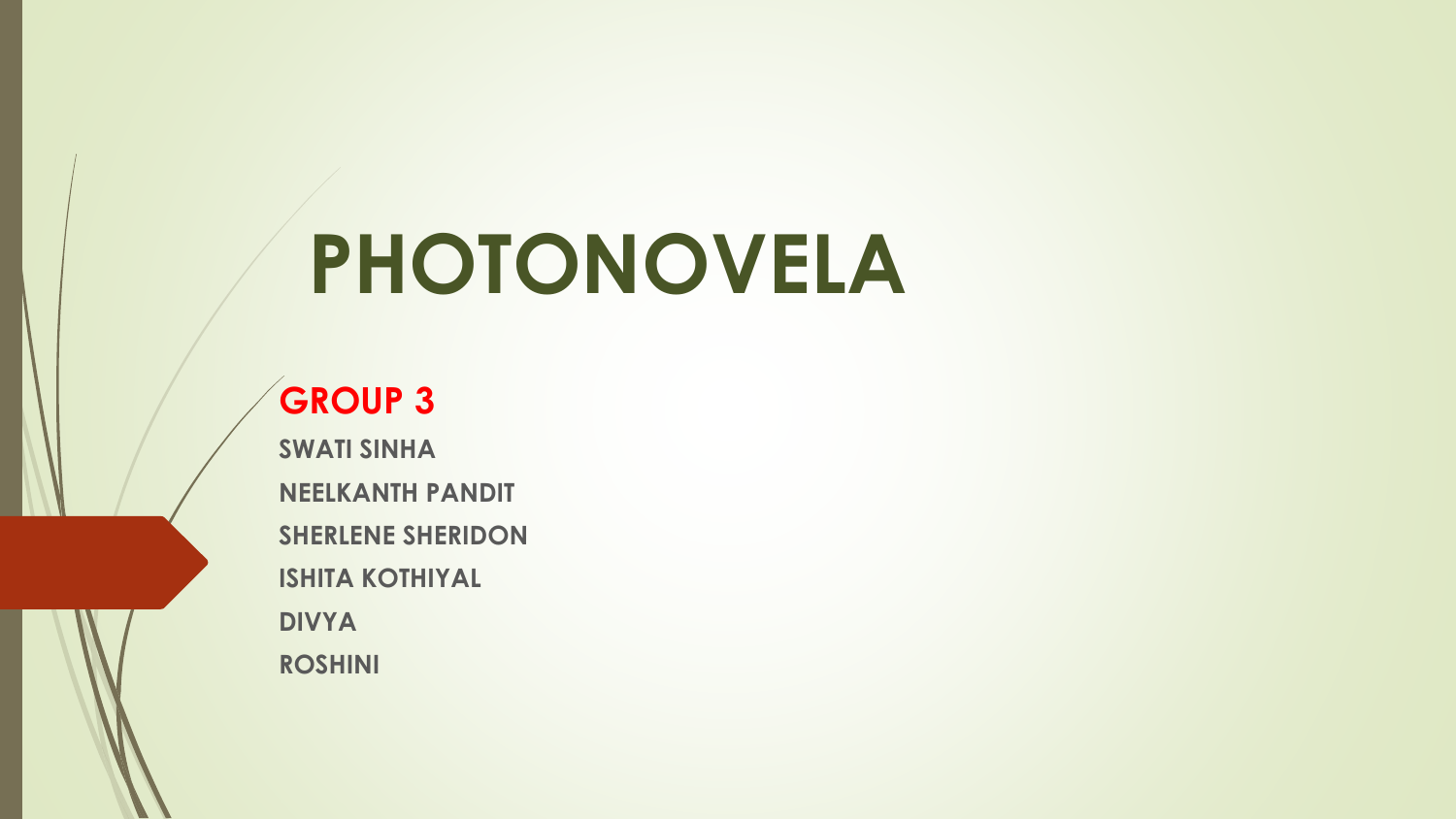## That first step.. That first day when I stepped into this new world

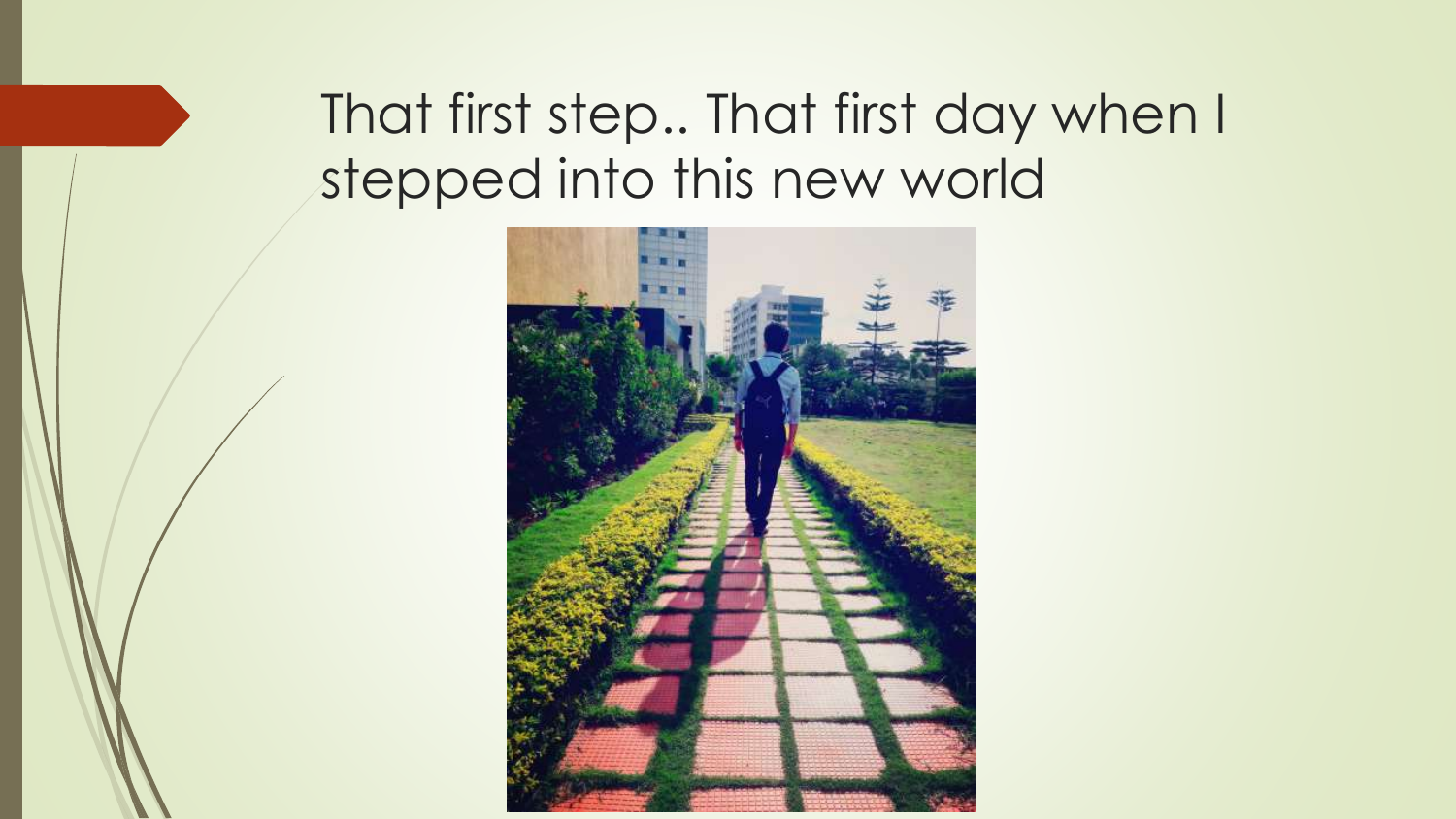That green friend who was there with me from my first day.. Giving me that cold shade and that sweet smell..

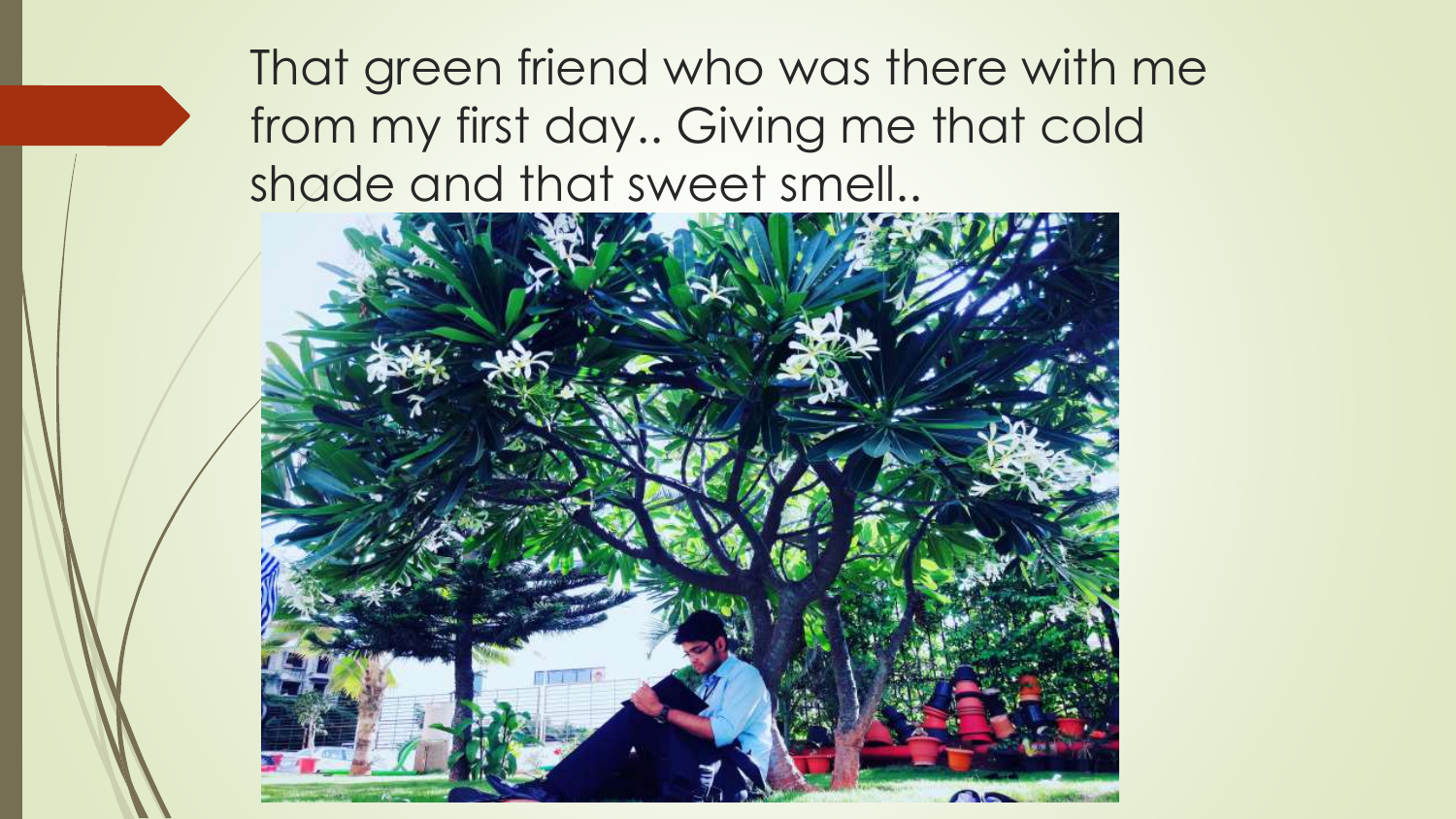One day.. I saw this man who planted all these green friends for us for all these long years..

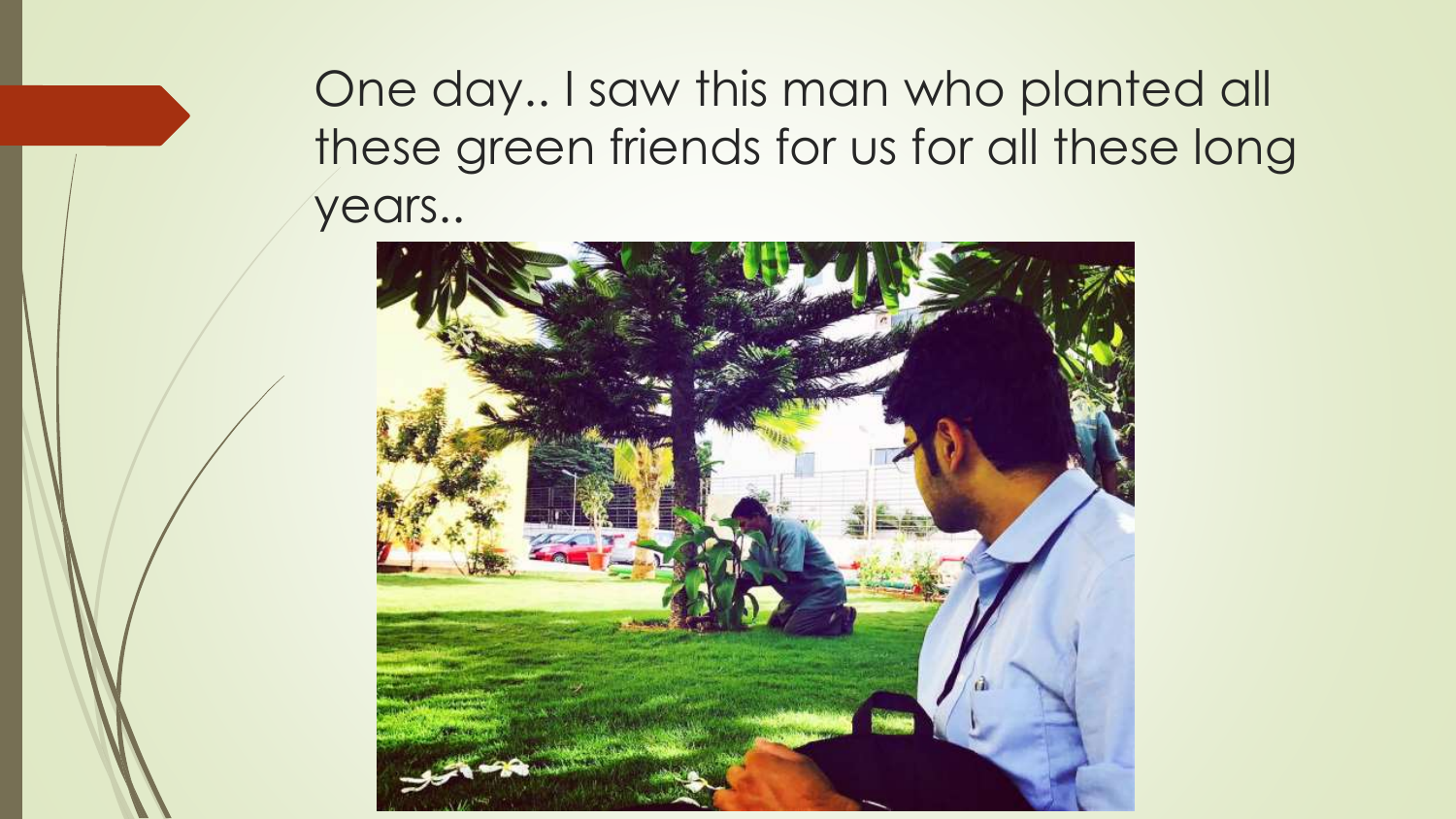It was that day.. That made me so thoughtful to give something to our mother nature for our generations to come.. It was that day when I planted a sapling for the first time in my life..

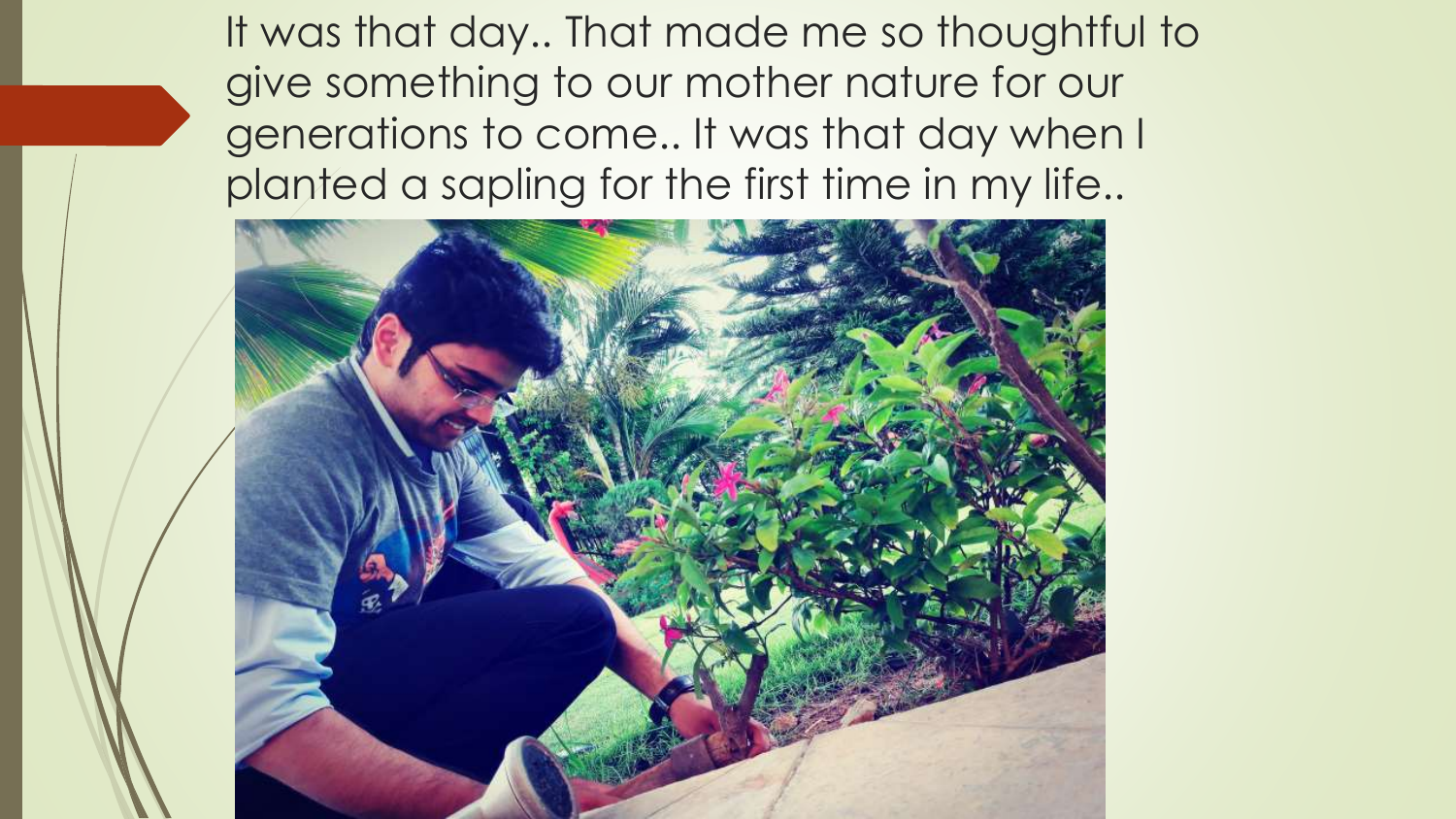Days passed.. And so the years.. And the day came when this small journey came to end..

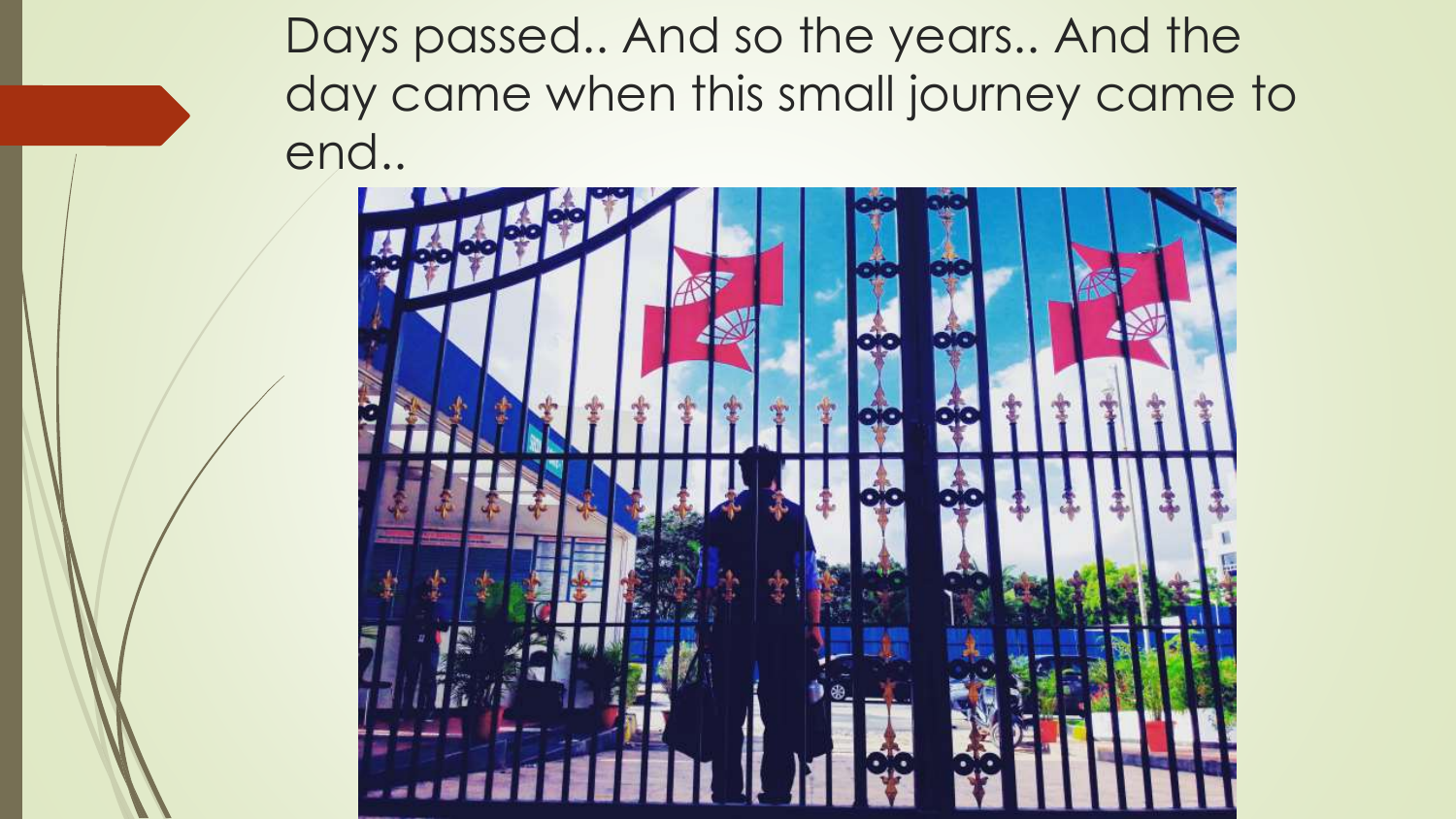**But the bond as they say.. Remains.. Time bring us back on to those roads which we once travelled.**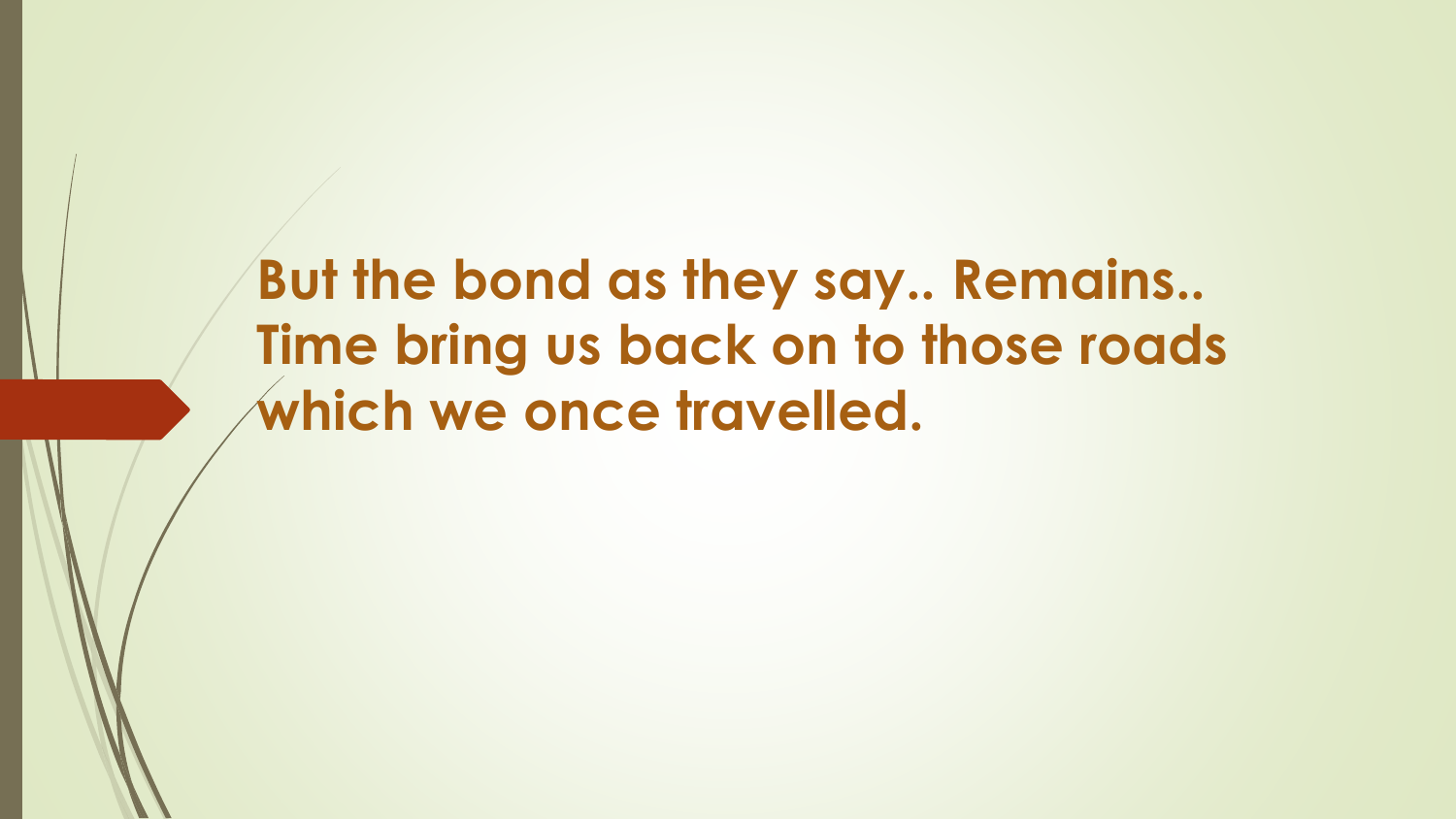My old friend is all grown up now.. Maybe he is providing that same cold shade to some young boy.. Like that white flower tree used to provide me with..

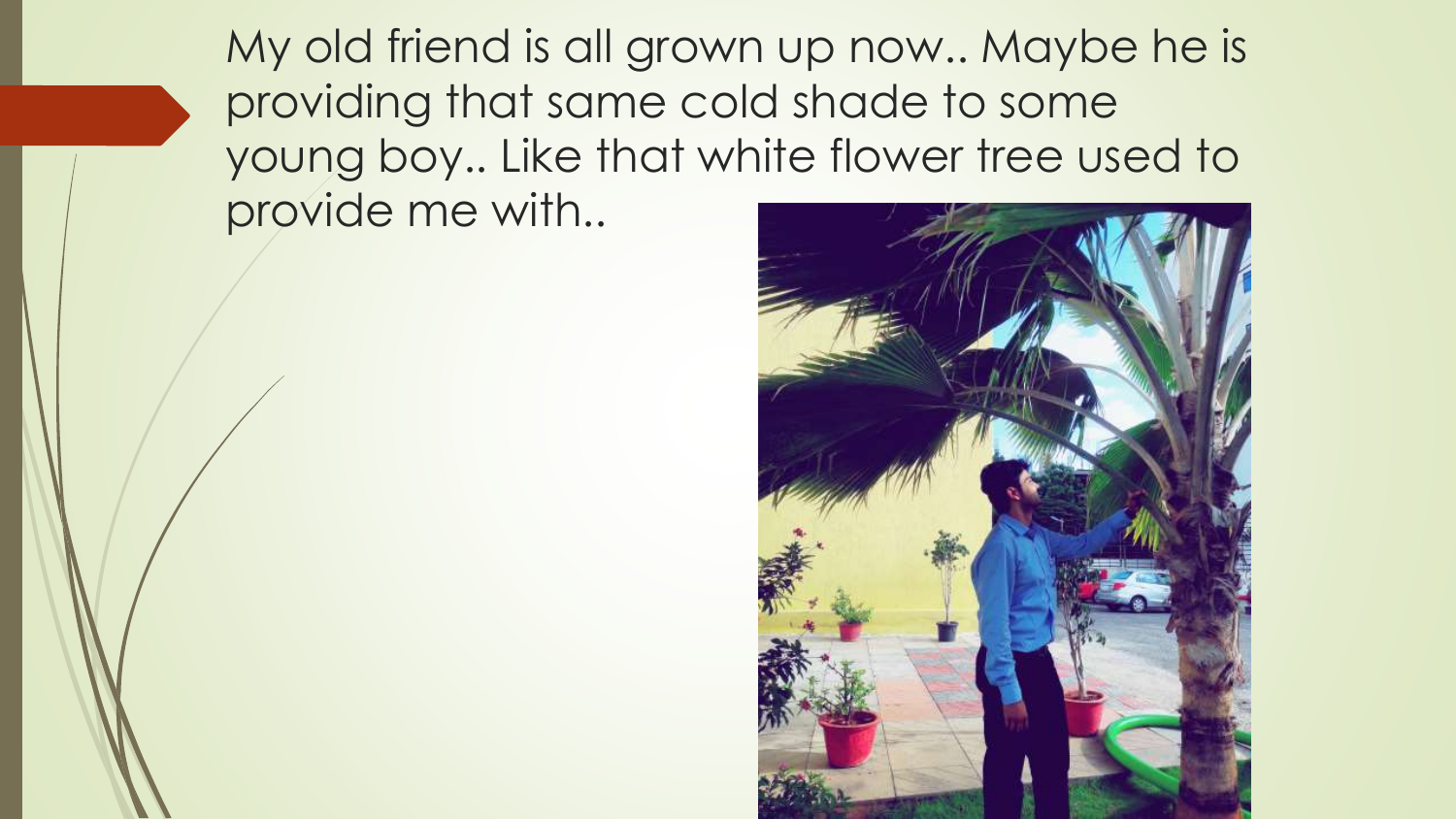Maybe that's why today I see these new buds planting a new sapling in the same old green garden..